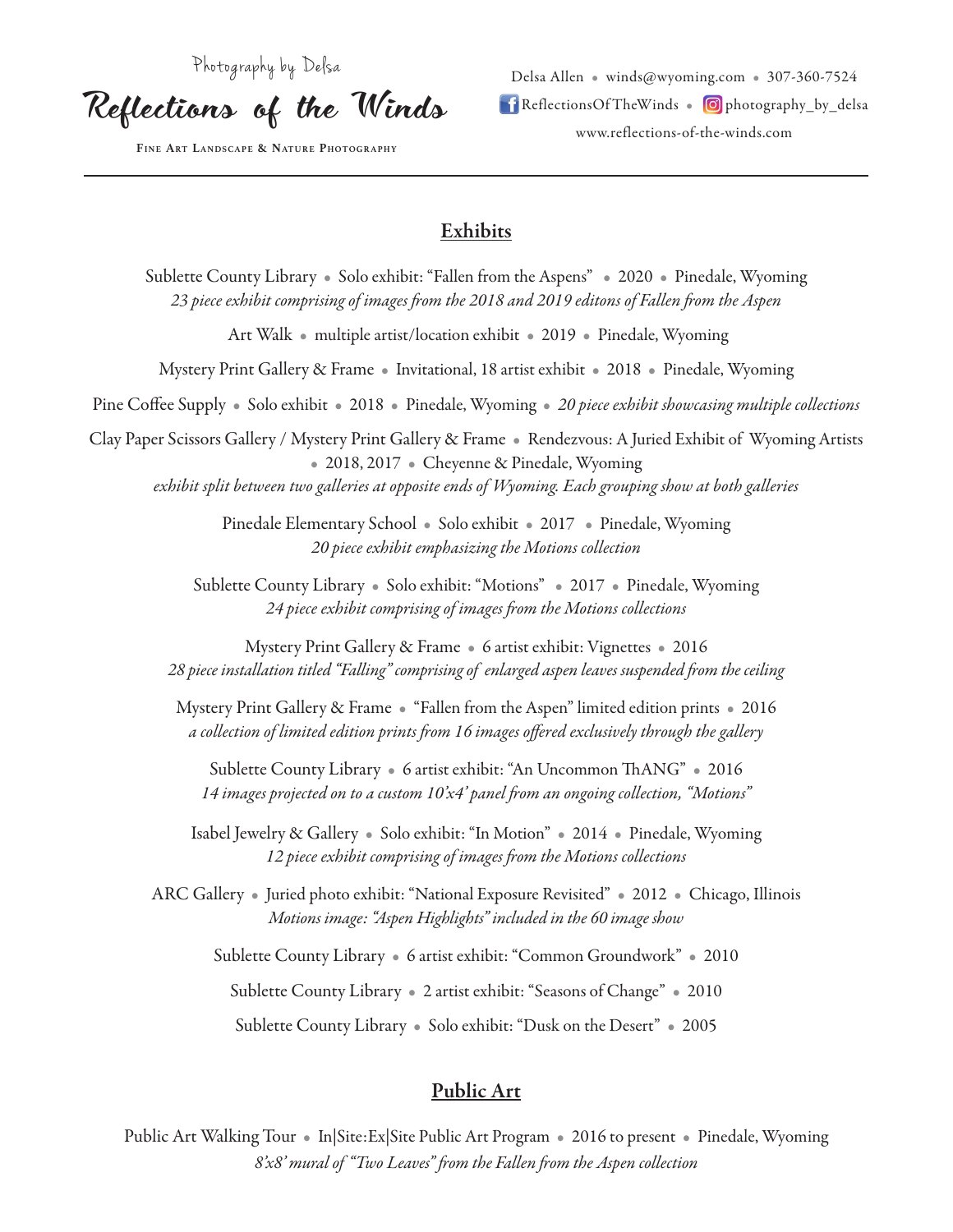Photography by Delsa

Reflections of the Winds

**Fine Art Landscape & Nature Photography**

Delsa Allen • winds@wyoming.com • 307-360-7524  $\blacksquare$  ReflectionsOf TheWinds  $\blacksquare$  photography\_by\_delsa www.reflections-of-the-winds.com

#### Art / Craft Fairs

Winter Farmers Market • Artisan/Craft fair • 2021 • Pinedale, Wyoming Art Fair Jackson Hole • Juried art fair • 2021, 2019 • Jackson, Wyoming Wind River Mountain Festival • Street fair • 2021, 2019, 2018, 2017, 2016 • Pinedale, Wyoming Green River Rendezvous • Street fair • 2021, 2019, 2018-2016, 2014, 2011-2000 • Pinedale, Wyoming Takin' It to the Streets • Juried art fair • 2019, 2018, 2014, 2010 • Jackson, Wyoming Spring Fair • Craft fair • 2019 • Big Piney, Wyoming Higher Ground Fair • Juried art/craft fair • 2018 • Laramie, Wyoming Kimball Arts Festival • Juried art fair • 2018 • Park City, Utah

### **Publications**

Motions Journey • Self-published coffee table book • 2017 Fallen from the Aspen • Self-published coffee table book • 2011 Shadows Beneath the Aspens • Self-published coffee table book • 2011 Wyoming Elements • Magazine • Photography spread: Exploring Big Sandy Country • 2010 Wind River Impressions • Coffee table book • Guest appearance of multiple images • 2004

#### Education

Associates Degree: Photography • Northwest Community Collage - Powell, Wyoming • 1997 High School Graduate • Pinedale High School - Pinedale, Wyoming • 1995

#### **Employment**

Self employment • Wyoming Artists Collective • 2020 to present *Online gallery showcasing works by artists who call Wyoming their home*

Self employment • Reflections of the Winds • 1998 to present *Fine art landscape photography showcasing traditional and non-traditional landscapes, wildlife and details of Wyoming*

Self employment • Glacier 2 Groundwater Environmental Services • 2016 to present *Environmental monitoring services with emphasis on groundwater health and water well testing*

Various positions related to water quality monitoring • Sublette County Conservation District • 2005 to 2016 Chief Photographer / Photo Editor • Sublette Examiner • 2002 to 2005 Staff Photographer / Photo Editor • Pinedale Roundup • 2000 to 2002